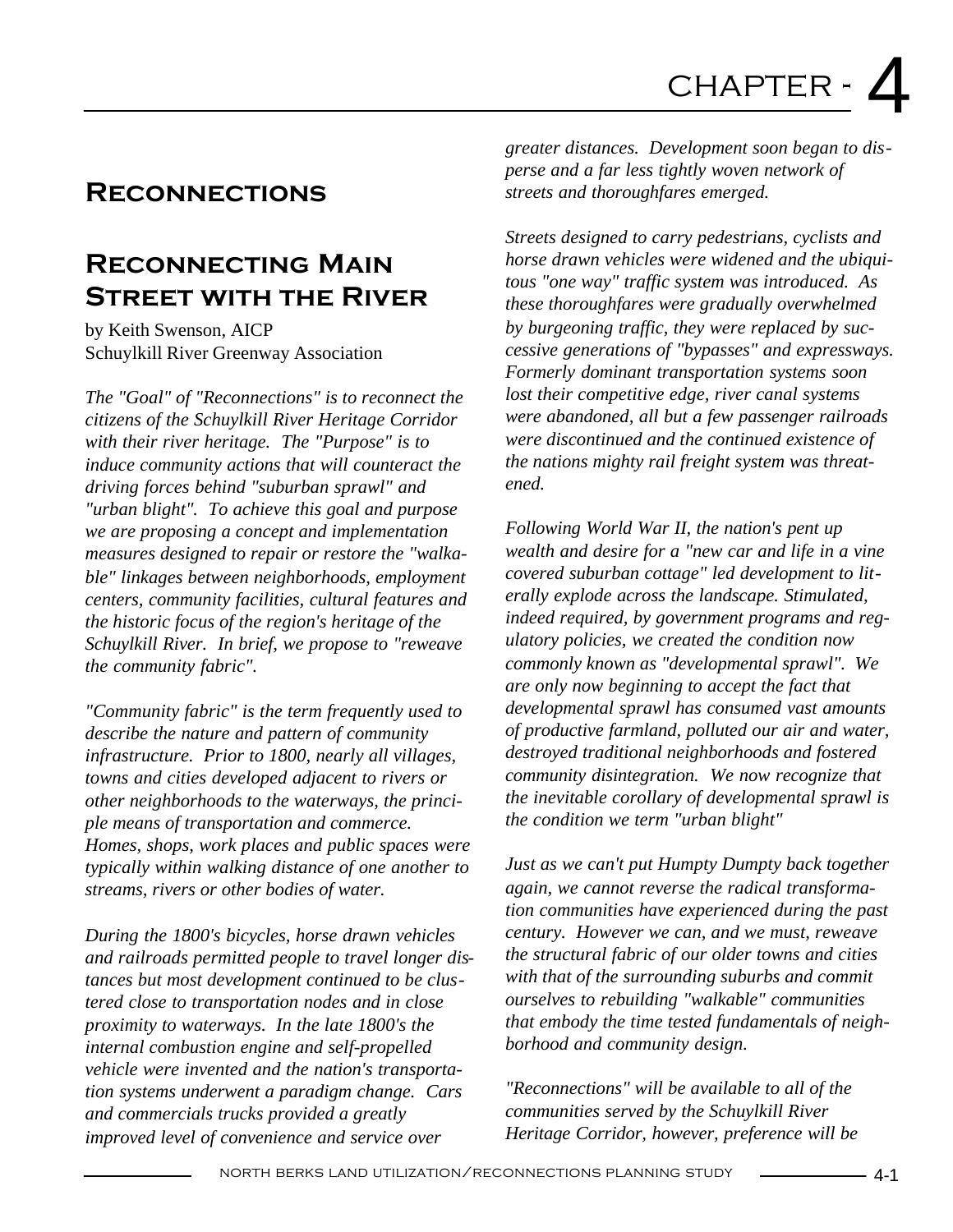*given to small boroughs and older settlement areas of townships that have limited financial resources and less access to technical expertise. Consideration will also be given to the unique needs of under-served neighborhoods in larger communities.*

*Smaller, older communities often lack the expertise and resources to conceive, design and develop holistic solutions to problems that often transcend municipal boundaries and involve required actions by multiple governmental agencies. And, all too frequently, there are few incentives for these communities and their suburban counterparts to work cooperatively to achieve a broad community improvement.* 

*The Schuylkill River Greenway Association, as an established regional organization serving the entire Schuylkill River Heritage Corridor has proven that it can effectively gain community consensus across jurisdictional boundaries and help form the vital public-private partnerships essential to accomplishing complex initiatives in a holistic manner. By employing its Heritage Corridor tools and its established relationships with local, state and federal agencies, SRGA can help older communities "reconnect" with the river.*

# **Introduction**

An impetus for this awareness was initiated out of a desire to provide a pedestrian connection to and along the Schuylkill River. Once the river trail is constructed, a new concern emerged, and that was one of getting folks to the river trail. The river was largely considered an industrial wasteland and an undesirable location to visit. Only in a few communities are parks or open space open along the river. As a result, industrial, warehouse and vacant land separates the "community" from the waterfront. Since no one had to go there except to work, sidewalks and pedestrian trails were not constructed, and development then shunned it. Tall buildings, built up to the road right-of-way, remove the pedestrian environment completely and targets a "vehicle only" environment. Large parking lots, tall chainlink fences and yards full of storage create a barrier between the river and the borough.

The car has impacted this social structure by interrupting a safe walking environment. Supporting walkable streets is critical to the survival of downtown. Making these connections clear and safe is paramount in bringing neighborhoods together. Going to school, stopping at the store, getting to work, mailing a letter, applying for a permit, and picking up a book are all simple tasks, provided they are within easy walking distance. Expecting people to walk, over using their car must be consciously addressed, by providing for their walking, just as a department of transportation does for vehicles.

Continuous routes, wide sidewalks, marked crosswalks, uninterrupted handicap access, and adequate streetscape amenities (benches, lighting, trash receptacles) are the key elements to formulating a safe and inviting experience. Convenience and safety are the primary issues reflecting walkablilty and connection. If going to the post office seems unsafe to someone, they will find an alternative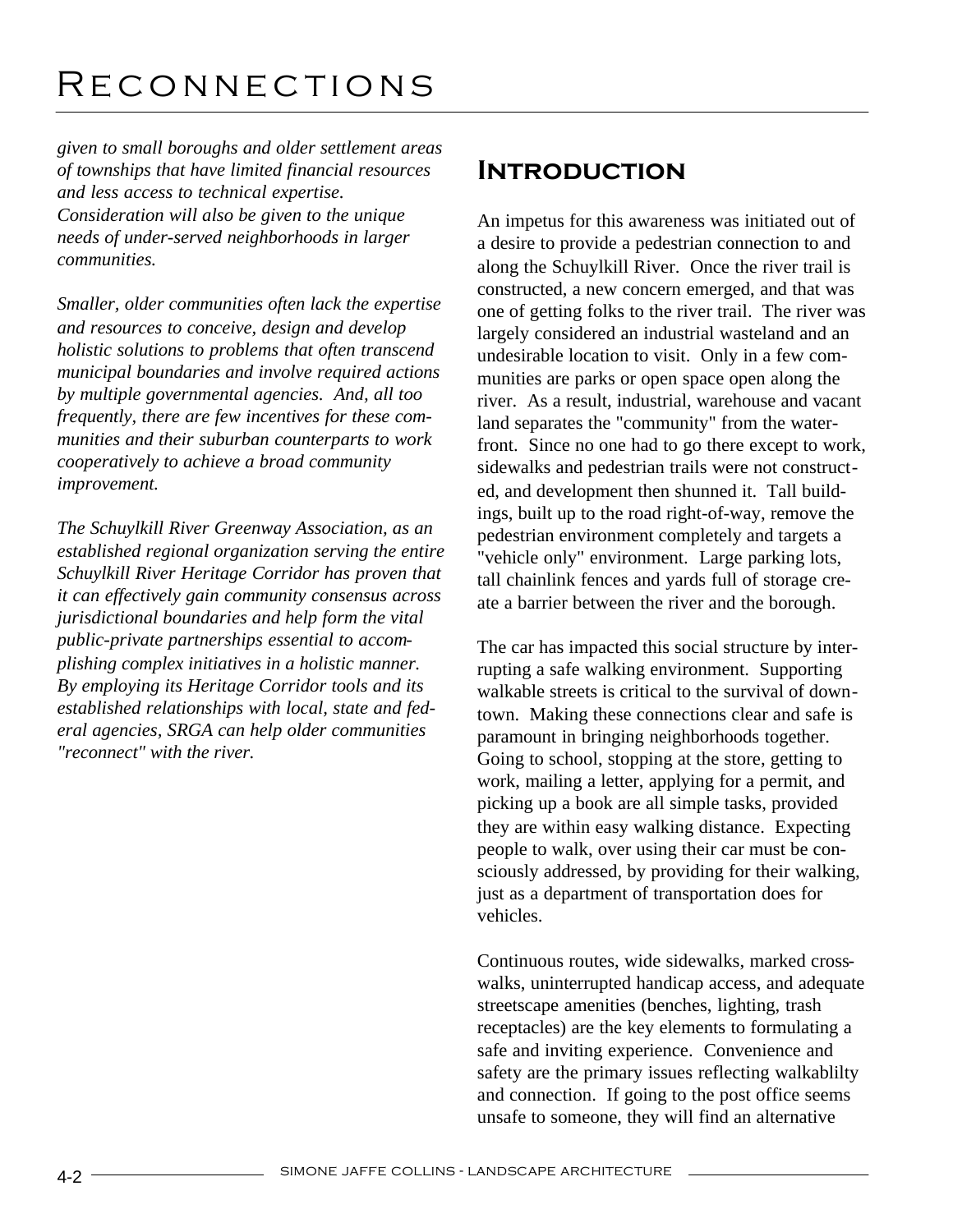4 *chapter -*

means of getting there, ie. the car. In the same respect, if the safest route takes a round about loop, then it too would be considered indirect and a "waste of time". In this age of demanding convenience, it should only be anticipated that perceptions of easy and safe access are paramount to a walkable town.

In northern Berks County, and particularly Hamburg, the downtown is thriving. People continue to live, work, and shop right in Hamburg. The lack of a large mega mall or super store has relinquished the shopping market to the individual shops of downtown or those within a walkable distance. Unfortunately, newer development has not addressed the pedestrian. As a result, sidewalks are not constructed or pedestrian crossings not maintained. A renewed awareness for the pedestrian needs to be started in order to prevent further deterioration of the local economy and an improvement of safety and convenience.

# **Methodology**

This study identifies physical linkages required to strengthen connections within each town. Site reconnaissance, area analysis, recommendations, and connections were suggested for each town.

## *Site Reconnaissance*

The consultant initially walked the streets of each town to become acquainted with the layout, present uses, and existing connections for reference. Photographs were taken for reference and illustration in the master plan.

# *Area Analysis*

A street map of each town was used as a base for locating existing sites and districts. General comments about major uses and property types were made for each area, with the understanding that this was not a zoning plan or an accurate account of all uses within each area. Obviously, there are micro zones and anomalies within each area, the detail of which was beyond the scope of work.

## *Connections*

Physical linkages were identified on the plans. Public facilities, such as libraries, civic buildings, schools, parks and churches were identified as important elements. Shops, restaurants, places of work, and homes, although critical to connections, were delineated by district due to fluidity in locations over time.

### *Recommendations*

The recommendations provide several improvements suggested to improve safety and re-connect the community.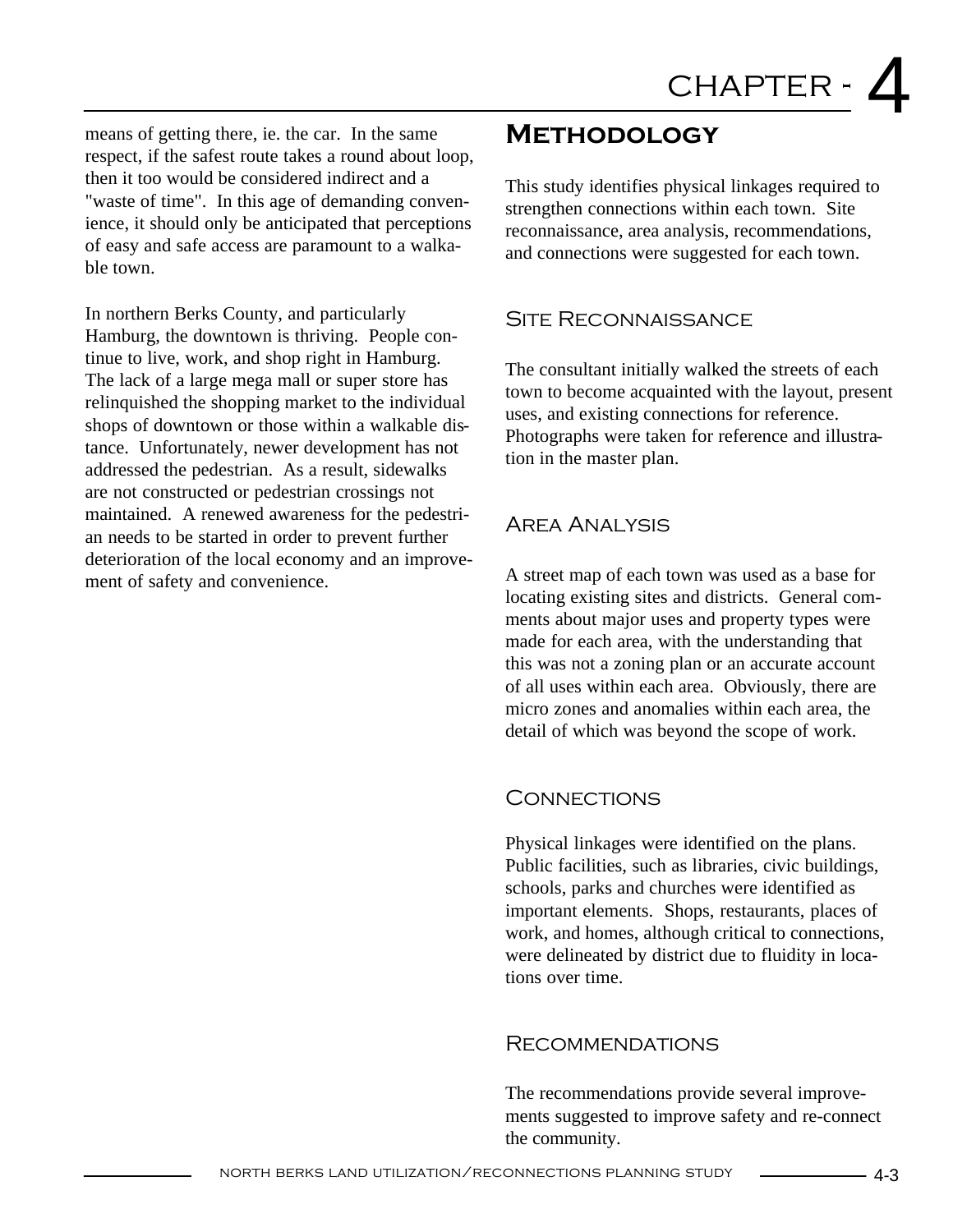# **Hamburg**

*location*

Hamburg Borough is located in Northern Berks County bordered by Tilden Township to the west and Windsor Township to the east. I-78, a major east/west route crosses through northern Hamburg while Route 61, a major north/south route, passes through western Hamburg. I-78 links Hamburg to Allentown to the east and Harrisburg to the west. South on Route 61 from Hamburg is Shoemakersville, Leesport and Reading and to the north is Port Clinton and Schuylkill Haven. The State Game Lands Number 106, Weiser State Forest, Hawk Mountain and the Blue Mountains are within a few miles of downtown Hamburg. The Schuylkill River defines the western boundary of the town, providing a green corridor that is easily accessible by Hamburg's population. There is a connection to the Appalachian Trail in northern Hamburg from the Olivet Blue Mountain Camp.

### *History*

The gap in the Blue Mountains has been a noted travel route for many decades. The Borough of Hamburg of settled in 1732 and incorporated in 1838 from Windsor Township. The Schuylkill River was a conduit for transportation in this region, and the development of the Schuylkill Canal became an impetuous for growth of Hamburg, as services and goods flowed up and down the canal. The later development of the railroad contributed to the town's growth and prosperity. The crossroads of east-west I-78 and northsouth Route 61 continued to make Hamburg a vital urban center.

The Borough now has a population of 3,859 and covers approximately 12.5 miles.



**Figure 4.1** The old market building on the corner of Third and State Streets is an example of the interesting architecture found in Hamburg.

### *Description*

Hamburg is the largest and most heavily populated of the four towns studied. The town is easily accessible by both I-78 and Route 61, which provides primary access into town. The heart of Hamburg is located along State and Fourth Streets



**Figure 4.2** A view of Fourth Street and some of the ground floor businesses found along this stretch of road.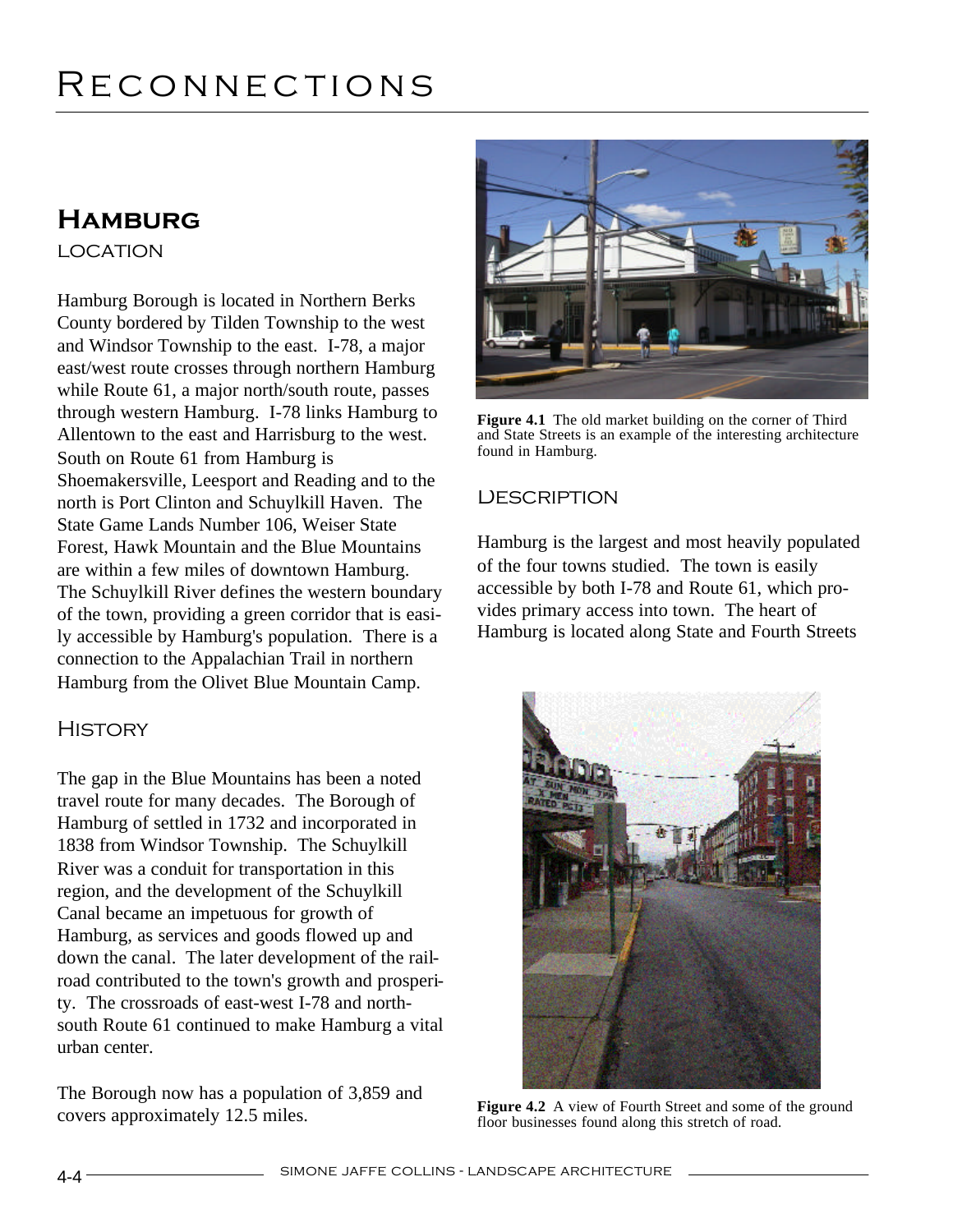

Hamburg plan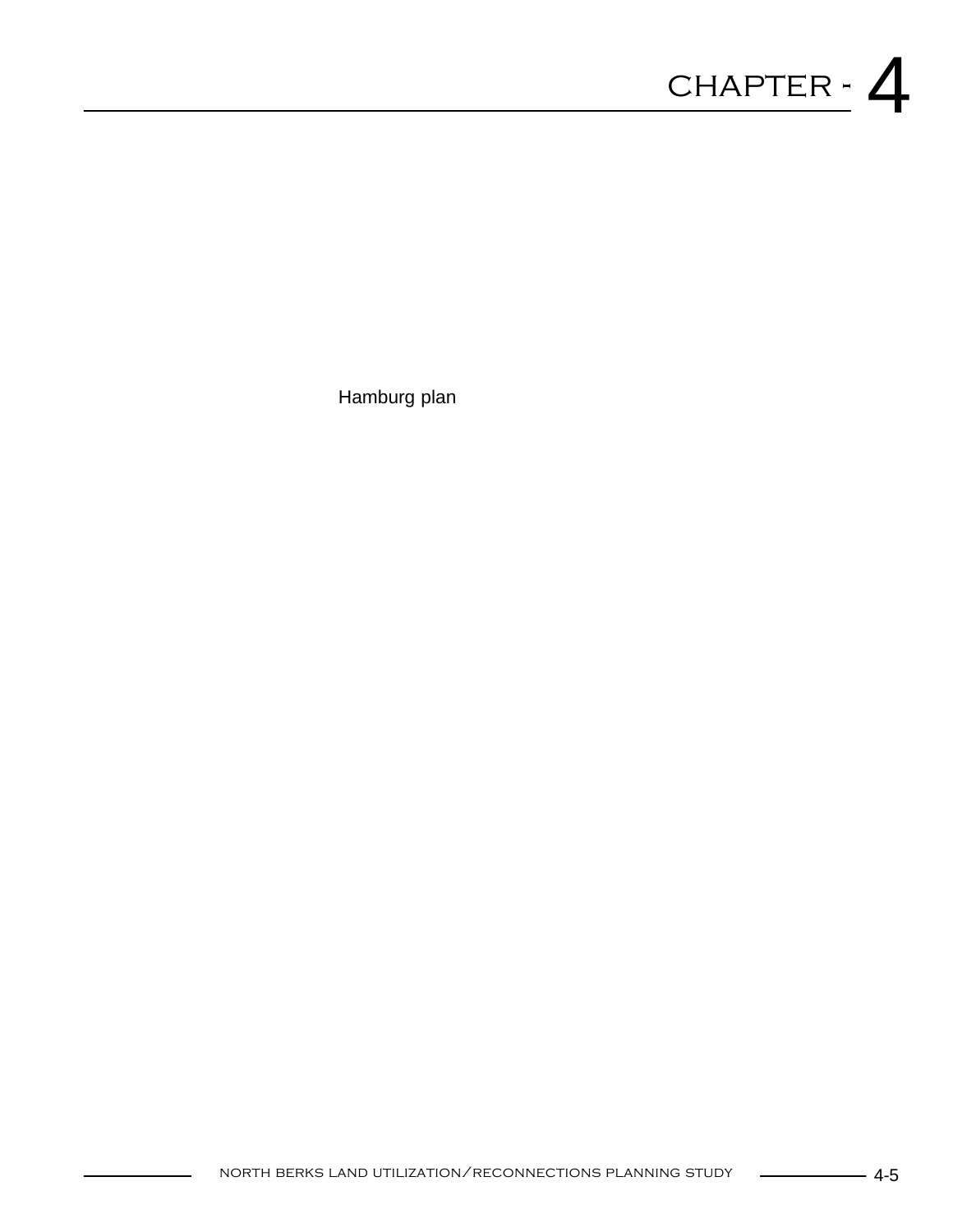where the majority of the commercial district is concentrated. State Street, also known as Old Route 22, runs east to Lenhartsville and west towards Strausstown.

State Street contains a unique collection of businesses and homes that lie side-by-side acting as the spine of the downtown. This mixed commercial and residential district is home to restaurants, specialty stores and numerous private businesses. Fortunately, Hamburg is devoid of chain stores which tend to homogenize the unique character of many communities. State Street is home to classic, turn-of-the-century architecture, making this street a visually stimulating and interesting place to explore. The old market building on the corner of State and Third Streets best exhibits this architecture.

The Hamburg Borough Hall, Police Station, Post Office and Library are all located within one block off Third Street. The Dove Christian Fellowship and the Bethany United Methodist Church are also found nearby on Third Street.

Wide sidewalks and on-street parking make the downtown district an easily accessible and pleasant place to wander. Proceeding east along State Street out of the borough, one passes the Hamburg Elementary School, the Hamburg Center (a state run institution), and Kaercher Creek Park.

The intersection of State and Fourth Streets is the main crossroads in Hamburg. Fourth Street provides access north to I-78 and south to Route 61. When traveling west on I-78, the first Hamburg exit brings travelers through a residential district on North Fourth Street. The second exit for Hamburg is to Route 61. From Route 61 northbound, Hamburg is entered by turning onto Industrial Drive at the traffic light. Industrial Drive snakes through a series of industrial and commercial buildings and eventually ends at Lowland Road. Lowland Road passes under the I-78 overpass and parallels the Kernsville



**Figure 4.3** The landscape along the southern segment of Fourth Street is dominated by commercial buildings.



**Figure 4.4** The Hamburg Borough Hall (foreground) and the Bethany United Methodist Church (background) are both found on Third Street.



**Figure 4.5** The Hamburg Bicentennial Trail is accessible from Hamburg Park and runs along the alignment of the Schuylkill Canal. There are pleasant views of the Schuylkill River and remnants of the canal from the trail.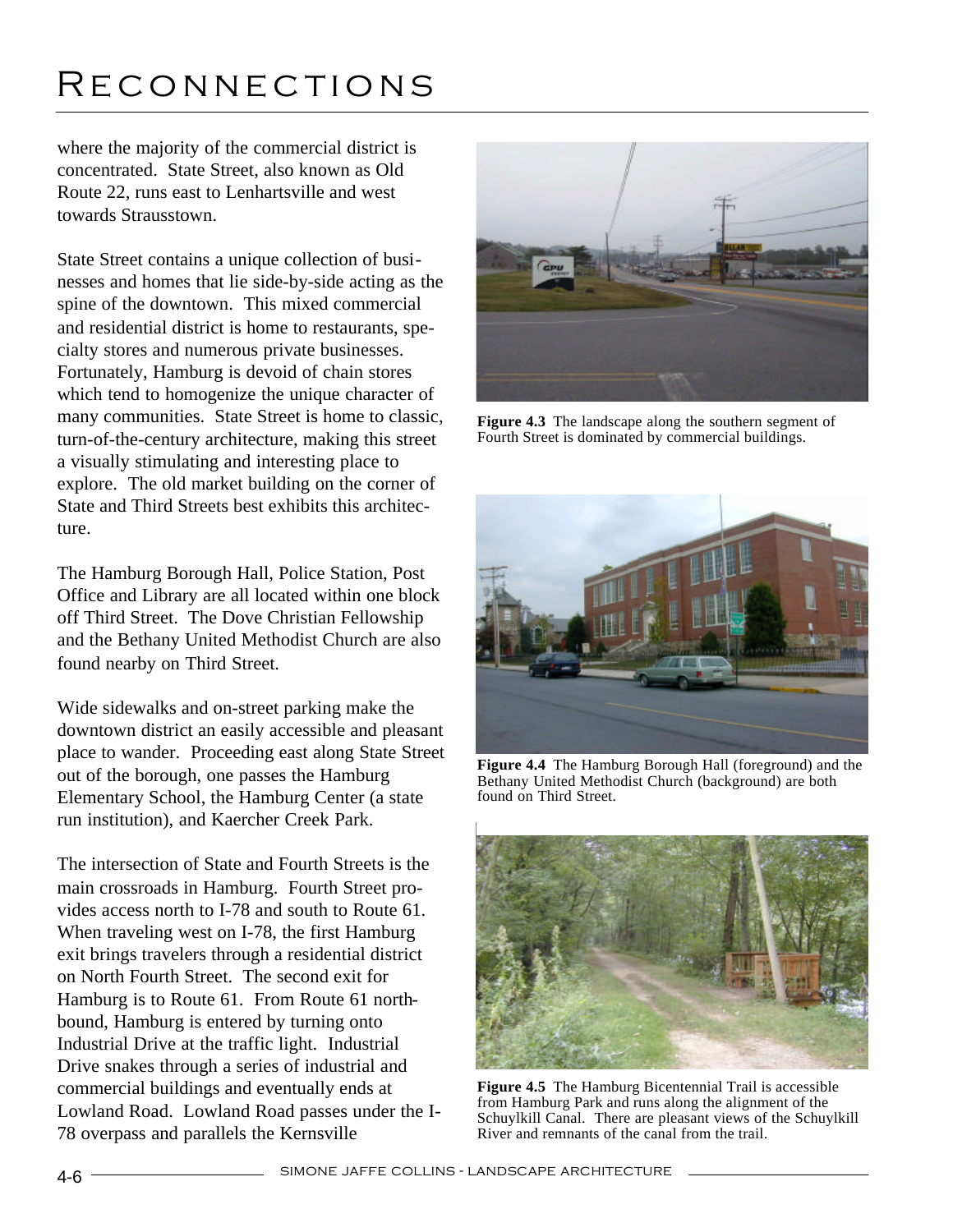Impounding basin before intersecting with State Street. Turning left (east) onto State Street, it is then necessary to cross the State Street Bridge into town. From Route 61 southbound, the road flies over Hamburg and the Schuylkill River to the southern end of town. At this point, a lighted intersection provides a left turn onto Fourth Street Hamburg.

Fourth Street is predominately residential, mixed with first floor businesses. North bound on Fourth Street, the First Assembly of God and Salem Churches are passed. Port Clinton Avenue, a winding road that parallels the Schuylkill River, turns off to the northwest before passing under I-78, and continuing to the village of Port Clinton.

Located north of I-78, in northern Hamburg is the neighborhood of Hamburg Heights. Here single family homes are situated on grassy plots fronting each street.

Traveling south on Fourth Street, after passing the Union Number 1 Fire Station, the landscape takes on more of a commercial character. A large commercial center containing businesses such as a Dollar General Store, a wine and spirits store, and an auto retailer, exists as Fourth Street intersects Route 61. This busy intersection is described in further detail in the Hamburg to Shoemakersville route description.

At the lighted intersection of Pine Street and Fourth Street, Pine Street becomes a secondary route leading to the Hamburg Area High and Middle Schools and their accompanying sports fields and facilities. Saint John's Lutheran Church and cemetery is also located on Pine Street (the front entrance to the High and Middle Schools is further south off Windsor Street). There are no sidewalks along several sections of this road, and the roads narrows, making sharing the road with bicyclists and pedestrians unsafe.

is evident north of State Street. Hamburg Park, located on Peach Alley and between Franklin and Island Streets, fronts the river. This beautiful park serves the community of Hamburg with a variety of activities within a dense residential neighborhood. There is a well-maintained baseball field that is used by local athletic leagues. The Hamburg Pool is a popular place during the summer. A playground is also available for younger children. Also accessible from the park is the Hamburg Bicentennial Trail, a pedestrian route that travels along the old Schuylkill Canal alignment. Remnants of the Old Schuylkill Canal are visible from along this trail.

South of State Street however, the river is all but hidden. Large tracts of industrial lands, fenceenclosed and visually cluttered with assorted buildings and stored materials, block all but a few views. Visual and physical connections are all but made impossible. An elevated Route 61 further blocks the river from the borough.

Also found in northern Hamburg is the Armory and a picnic facility. This neighborhood's northern most boundary is Blue Mountain Road. The circuitous two-lane road follows a small valley stream. Found along Blue Mountain Road is the Olivet Blue Mountain Camp where a private trail leads to the Appalachian Trail.



**Figure 4.6** The entrance to the Blue Mountain Camp.

The borough's connection to the Schuylkill River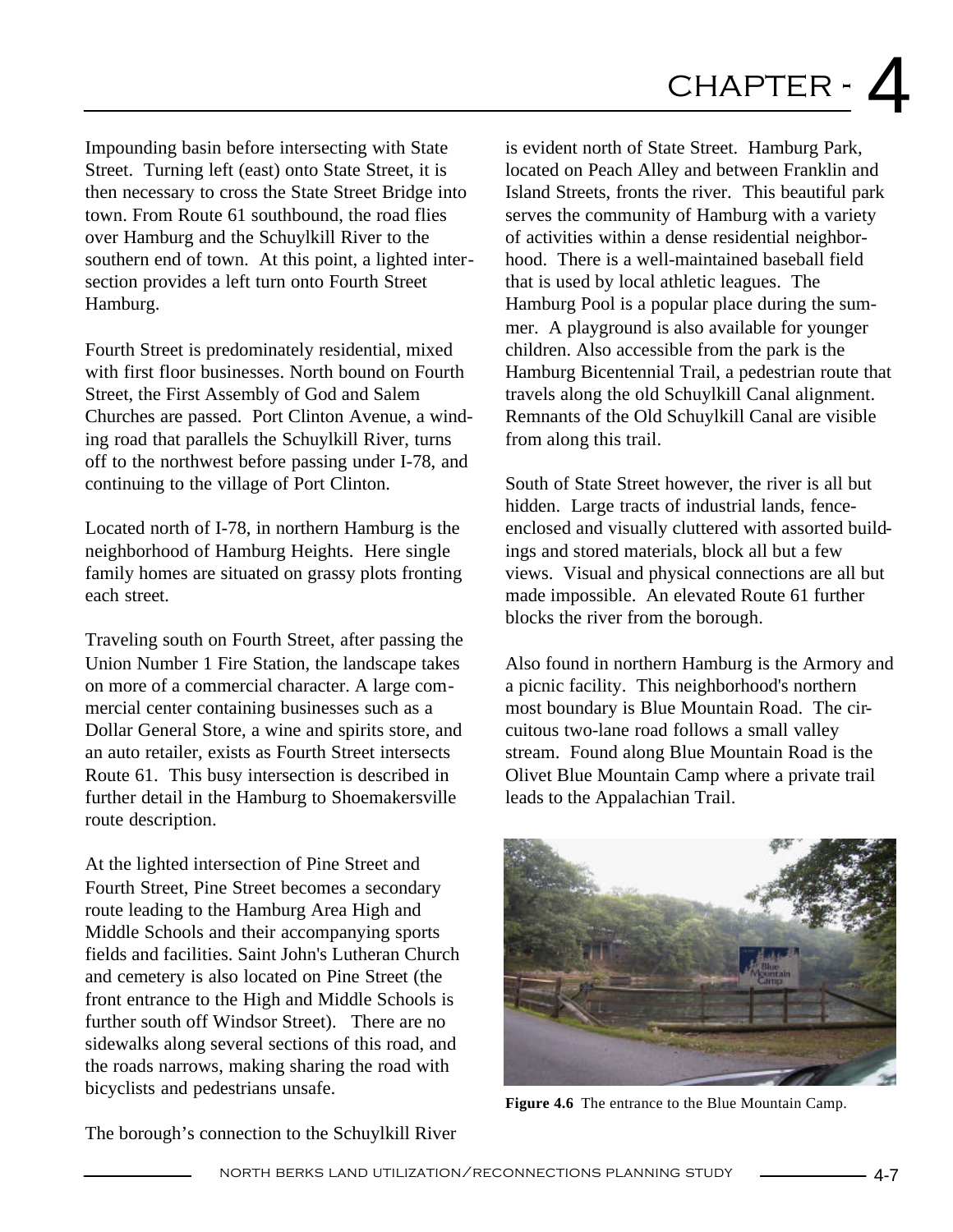### *Analysis*

The downtown core of Hamburg focuses on the intersection of State Street and Fourth Street. The linkage Fourth Street provides between I-78 and Route 61 makes this road heavily used and developed. The downtown fabric remains tight and well developed, with building facades facing the street up to the sidewalk's edge. As one moves west along State Street to the Schuylkill River, the building façades are continuous. On the western section of State Street, just before the State Street Bridge, is the former railroad crossing that is still evident. The tracks have long been removed, but its mark in the streetscape is strongly evident. Sidewalks are continuous on each side of State Street up to and across the bridge over the Schuylkill River. Businesses and residences are mixed along this section. Where shops are present on the first floor, offices or apartments are found above. On street parking is provided on both sides of the street. The municipal buildings are located one block north of State Street, on Third Street.

Fourth Street also has a mix of commercial and residential uses. The northern end of the street terminates at ramps to I-78. Building facades uniformly step back from the street as one approaches the highway. Here, row homes and apartment buildings transition to twins and single-family detached homes. To the south, the buildings remain up to the sidewalk edge. Commercial and office uses, although scattered, are consistent. On street parking on both sides of the street is permitted and is used. It is only near the southern terminus of Fourth Street does the tight town fabric break apart with newer buildings set behind large asphalt parking lots. Shopping centers on either side and a automobile dealer break the uniform streetscape. The southern terminus of Fourth Street, where it intersects with Route 61, is awkward. A traffic light controls four lanes of Route 61 traffic and permits cross traffic.

The areas north and east of State Street and Fourth Street are primarily residential. The areas north of I-78 and south east of Fourth Street are more recently developed residential neighborhoods. These newer developed neighborhoods, have fragmented sections of sidewalk or in some areas, none at all. The high school, middle school and athletic fields are located above Hamburg to the east. There is no pedestrian connection along Pine Street, connecting the school to the rest of Hamburg.

The area west of Fourth Street and south of State Street is predominately industrial and commercial. Since the Schuylkill River was a working river, these industrial uses were located close to the river for transportation and power. The railroad and canal paralleled the eastern side of the river, expanding this industrial district. Large warehouses, narrow streets, open parking lots and fenced yards occupy much of the land. Remnants of the canal and rail lines are visible, but are slowly being obliterated by building additions and road improvements. There are no sidewalks in much of this area and in some areas buildings are built to the streets edge, precluding any pedestrian space.

### *Findings*

Most of Hamburg remains accessible along sidewalks and back alleys. A number of cross walks are not clearly delineated, or do not have accessible ramps. The more recent developments located to the north and west have incomplete sidewalk systems. The schools, located on the upper eastern areas of the town, are only easily accessible via sidewalks on Windsor Street, as Pine Street has no sidewalks and is narrow. The shopping centers on the southern end of town, near the intersection of Fourth and Route 61, are more difficult to walk to since one must traverse large parking areas to get to the front door.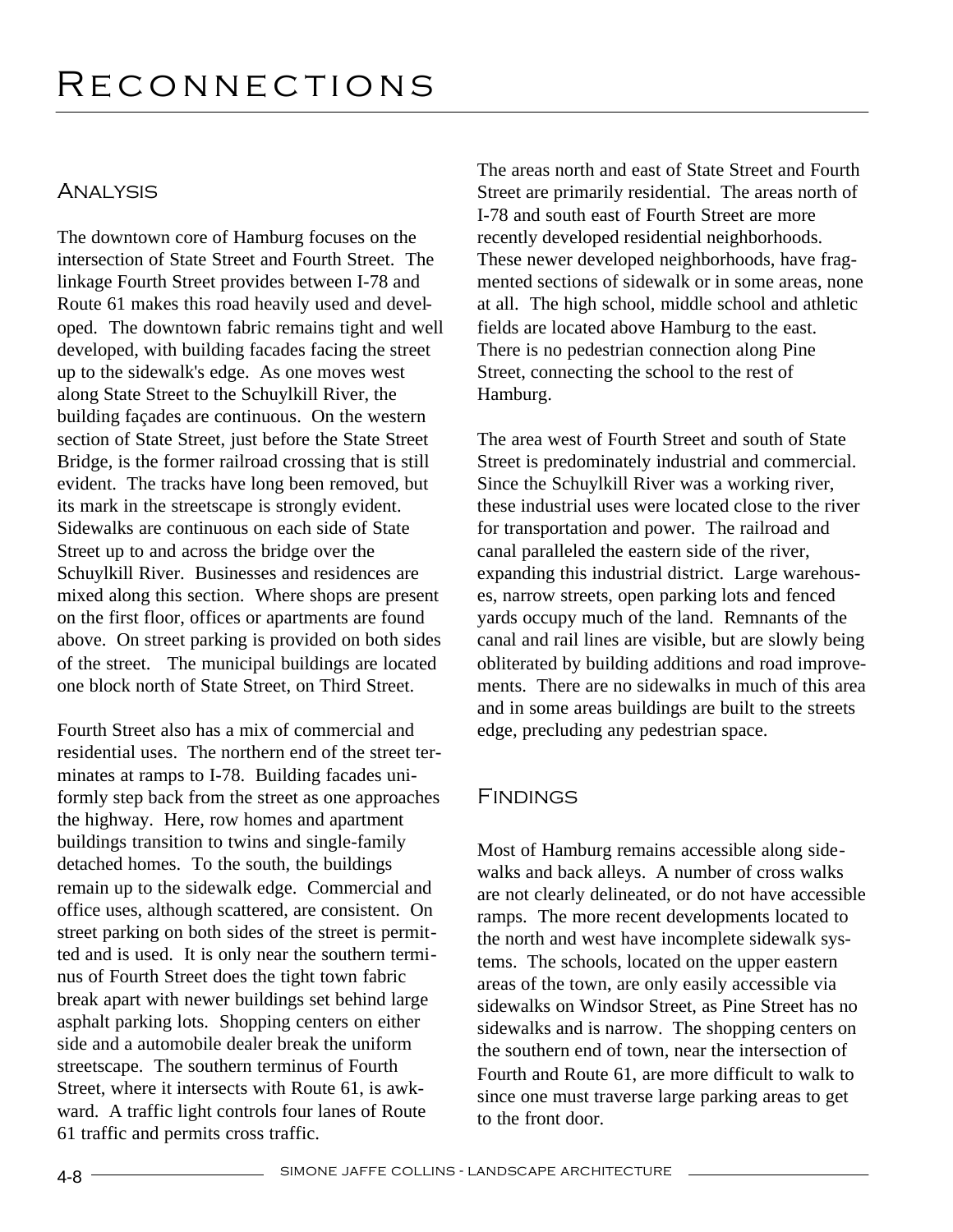### *Recommendations*

Hamburg is located at the intersection of two major highways that make it vehicular access easy from all directions. This small town possesses a unique and interesting character in its downtown. A variety of local restaurants and specialty stores linked by wide sidewalks, and embellished by interesting architecture, make this self-sufficient community a destination location. However, there are some improvements necessary to improve Hamburg's pedestrian connections within town and to serve users of the proposed pedestrian and cycle routes to Strausstown and Shoemakersville

### *1. Historic Walking Trail.*

Hamburg's interesting history and lively commercial district justify the establishment of a local interpretive trail highlighting historic sites, unique features, architectural and key destinations around the town. Signage should be developed to indicate the tour's route.

#### *2. Trail connection to Strausstown.*

There is a potential for a formal pedestrian/bicycle route linking Hamburg to Shartlesville and Strausstown. Signs directing trail users to these towns are necessary. These routes are further discussed in the trail matrix, chapter 2.

#### *3. Signage.*

The need for signage warning motorists of the existence of pedestrian and bicycle crossings is necessary at many locations.

#### *4. Improved gateways into town.*

Currently, the entrances into town from I-78 and Route 61 are unpleasant and do not enhance the town's image. Although major changes to these gateways may be long term improvements, the short term improvements would include signage and uniform street amenities such as landscaping and lighting.

#### *5. State Street Bridge improvements.*

State Street Bridge is a vital pedestrian/bicycle connection into Hamburg. The existing condition of the pedestrian sidewalks across the State Street Bridge is poor. Major improvements to the sidewalks to make them safe and usable by pedestrians and cyclists are needed. PennDOT is currently (June 2001) engaged in the design of repairs to the bridge. Provisions should be made to maintain the sidewalks and to add appropriate pedestrian scale lighting to this historic bridge.

#### *6. Sidewalks and Crossings.*

Sidewalks in many areas of town need to be repaired where cracked or broken. There are a few areas where sidewalks need to be added and are needed to complete some pedestrian connections. Crosswalks need to be maintained by clearly marking the pavement. In the heart of town, these crosswalks might be constructed of a paving material rather than by merely annually painting.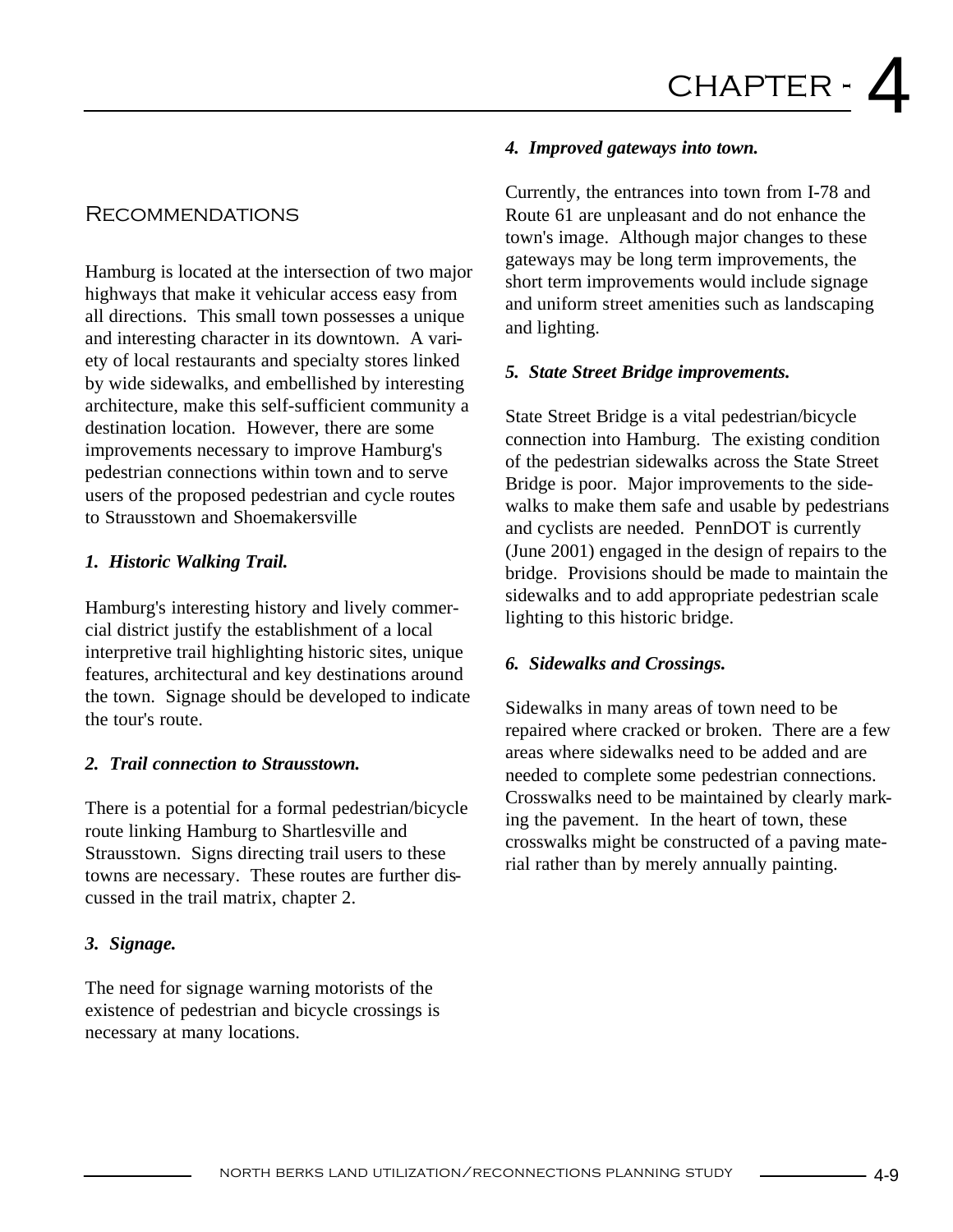# **Hamburg to Shoemakersville**

## *Location*

The town of Shoemakersville is located approximately 1½ miles south of Hamburg. Route 61, a major north/south corridor, connects Shoemakersville to Leesport and Reading to the south, and Hamburg, Port Clinton and Schuylkill Heaven to the north. Route 61 passes on the eastern boundary of Shoemakersville, and is linked to the town by three access roads.

Centre Township borders the Borough of Shoemakersville to the west while Perry Township lies to the north, south and east. The Schuylkill River defines the western boundary of the township and the Miller Street Bridge provides the only link from Shoemakersville across the river to Centre Township.

### *History*

Shoemakersville's history is deeply rooted in the industries that developed in Northern Berks County. Shoemakersville's industries thrived in the past, in part because of its location along the Schuylkill Canal and the Railroad.

Shoemakersville was incorporated in 1921 from Perry Township and covers 3.3 square miles. The town currently has a population of 1,372 residents.



**Figure 4.7** The original railroad station in Shoemakersville continues to be occupied.

## *Description / Analysis*

Shoemakersville is a quiet, small town surrounded by expansive acres of agricultural fields. The landscape of the village strongly reflects its industrial history. The village is dotted with small factories and industrial buildings, some of which continue to function. The remnants of historic buildings, like the Shoemakersville Railroad Station and the old lock tenders house along the historic alignment of the canal, are still occupied.



**Figure 4.8** A view north on Main Street.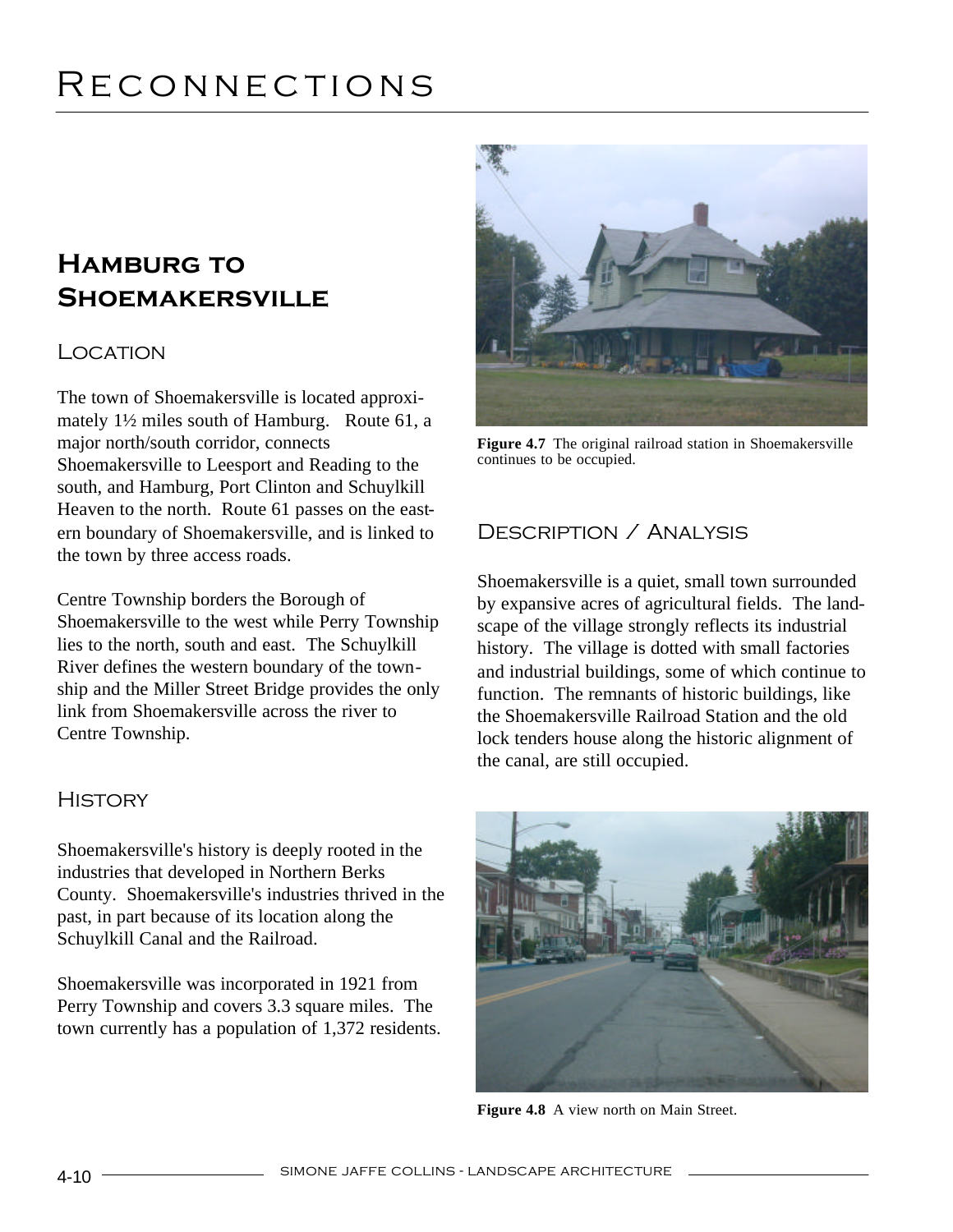

shoemakersville plan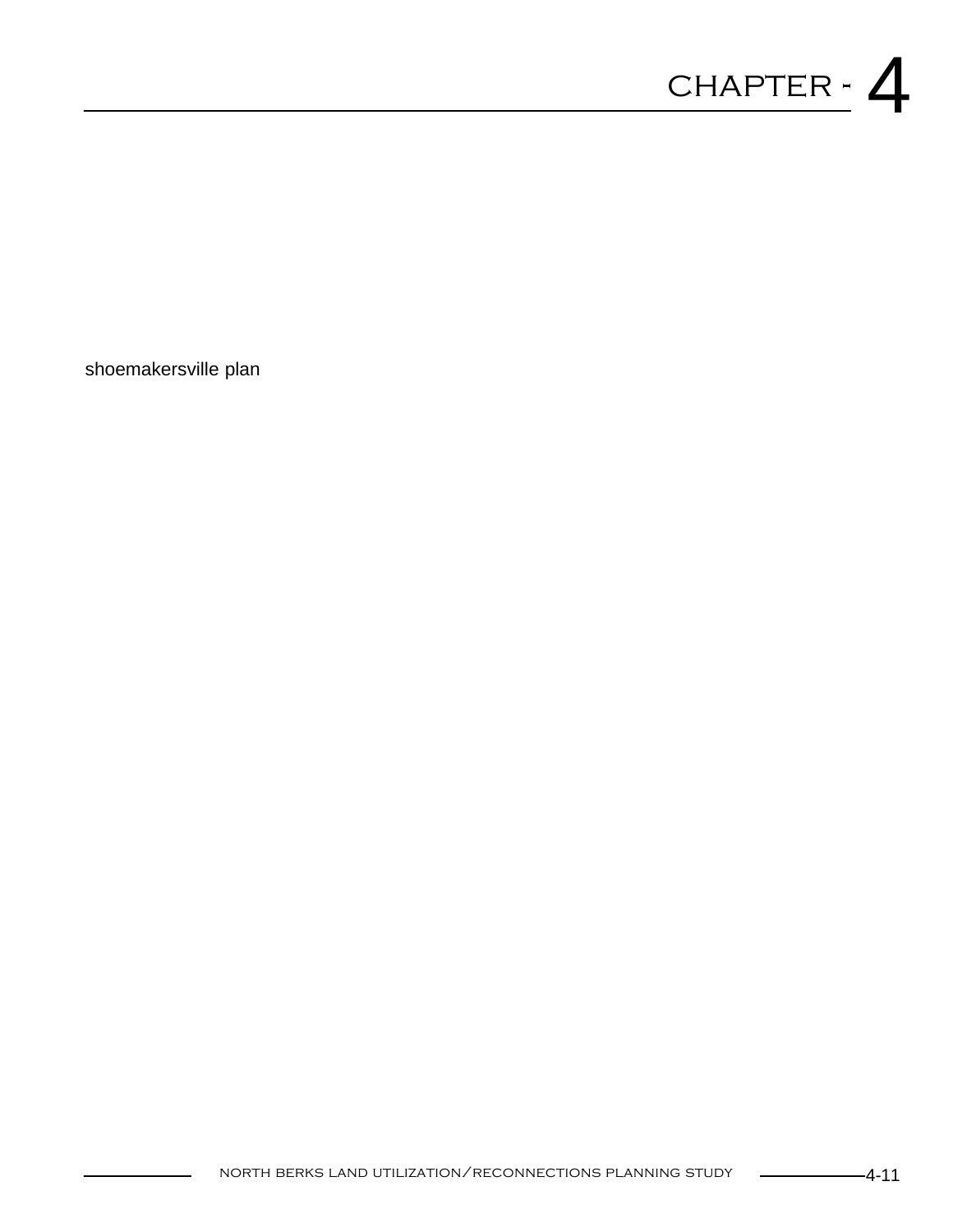The town is laid out in traditional fashion, with Main Street located at the heart of the town. Shoemakersville's current street layout is the result of organic growth, straying from the grid street pattern seen in Hamburg. Stemming from Main Street are a series of smaller roads lined with homes.

Main Street is a conglomeration of small businesses, industrial buildings and side-by-side private residences, all showcasing early 20th century architecture. The juxtaposition of buildings with mixed uses has given Shoemakersville a truly unique appearance, devoid of chain stores and repetitious architecture. Wide sidewalks line both sides of the street and provide access for pedestrians to local attractions. On-street parking also lines both sides of the street and provides convenient access for motorists. The streetscape lacks any street trees and is dominated by overhead telephone and electric wires.

Located on the corner of Main and 6th Streets is the Salem United Methodist Church, one of three churches in Shoemakersville. Saint Luke's Church is located between Fourth and Fifth Street on Franklin Street and Saint Luke's Union is located at the intersection of Franklin and Church Avenue, near the local fire station.

The Perry Township Elementary School occupies the entire block between Fourth and Fifth Streets, and Reber and Chestnut Streets. The school currently blocks Reber Street for students to play during recess.

Shoemakersville Borough Hall is located on Main Street and is within close proximity to the police station. Nearby is the Miller Street Bridge, spanning the Schuylkill River providing a route into Centre Township. Located at the northern tip of Main and Ninth Streets is Shoemakersville Park. This six acre beautiful park is extremely well maintained and provides play equipment for young children and one baseball field.

There are three access points to Shoemakersville from Route 61. Along this segment of Route 61, formally named Shoemakersville Avenue in the borough, lie a few more recently developed stores including a local market, drug store and gas station/convenience store.

### *Findings*

Much of the downtown is readily accessible along existing sidewalks and back alleys. The market and drug store face Route 61 backing the community. Connections to the River are limited, ironically since the river is located behind a single row of buildings facing Main Street. Although connections in town are provided, the roads leading from town do not provide any sidewalk or trail. More recent housing built north of "Downtown" has no sidewalk connections to the town.

### *Recommendations*

The small town of Shoemakersville is an interesting example of a town with a history that continues to be part of the present day landscape. The unique character and the living history of the town provide opportunities to encourage local walking routes throughout the village. Fortunately, Main Street is already equipped with wide sidewalks that provide a safe corridor for pedestrians and give access to businesses. Shoemakersville's close proximity to the Schuylkill River would provide a unique opportunity for greater connections to the riverfront. The Miller Street Bridge, a unique structure in itself, should be highlighted by providing views of it from the adjacent banks.

### *1. Local Interpretive Trail.*

Shoemakersville has a rich and interesting history, the installation of an interpretive trail can highlight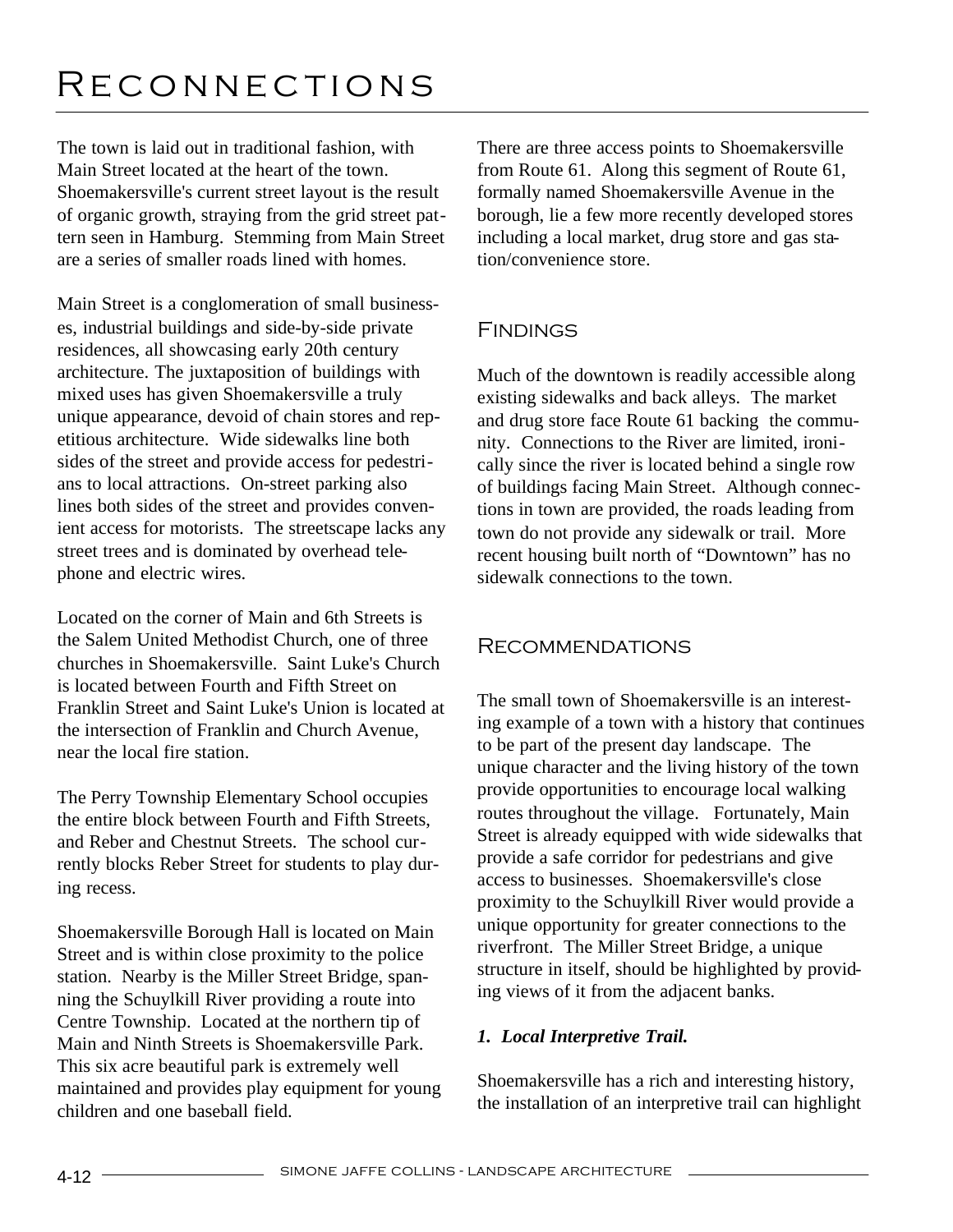historic spots such as the railroad station, the old lock tender building and the old alignment of the Schuylkill Canal. Additionally, an interpretive trail could direct pedestrians and cyclists to key areas within the town.

### *2. Trail connection to Hamburg.*

There is a potential for a formal pedestrian/bicycle route linking Hamburg to Shoemakersville. An interpretive route following the remnants of the Schuylkill Canal, along the Schuylkill River, or traveling up Main Street and Route 61 is outlined in the trail matrix. (See Chapter 2)

#### *3. Sidewalks and crossings.*

Sidewalks in most areas of town simply need to be repaired where cracked or broken. There are a few areas where sidewalks need to be added and are needed to complete some pedestrian connections. Crosswalks need to be maintained by clearly marking the pavement. In the heart of town, these crosswalks may be constructed of a paving material rather than by merely annually painting. As new development continues along Route 61 in Shoemakersville, pedestrian connections back to adjacent neighborhoods should be completed.

### *4. Waterfront connection.*

Public access is restricted to the shores of the Schuylkill Rive at Shoemakersville. The Borough may consider acquiring waterfront property as an investment for future access to the river. These lands could include parcels to the north or south which are primarily farmed land. Another option is the land between the river and the railroad, across the Miller Street Bridge.

4

*chapter -*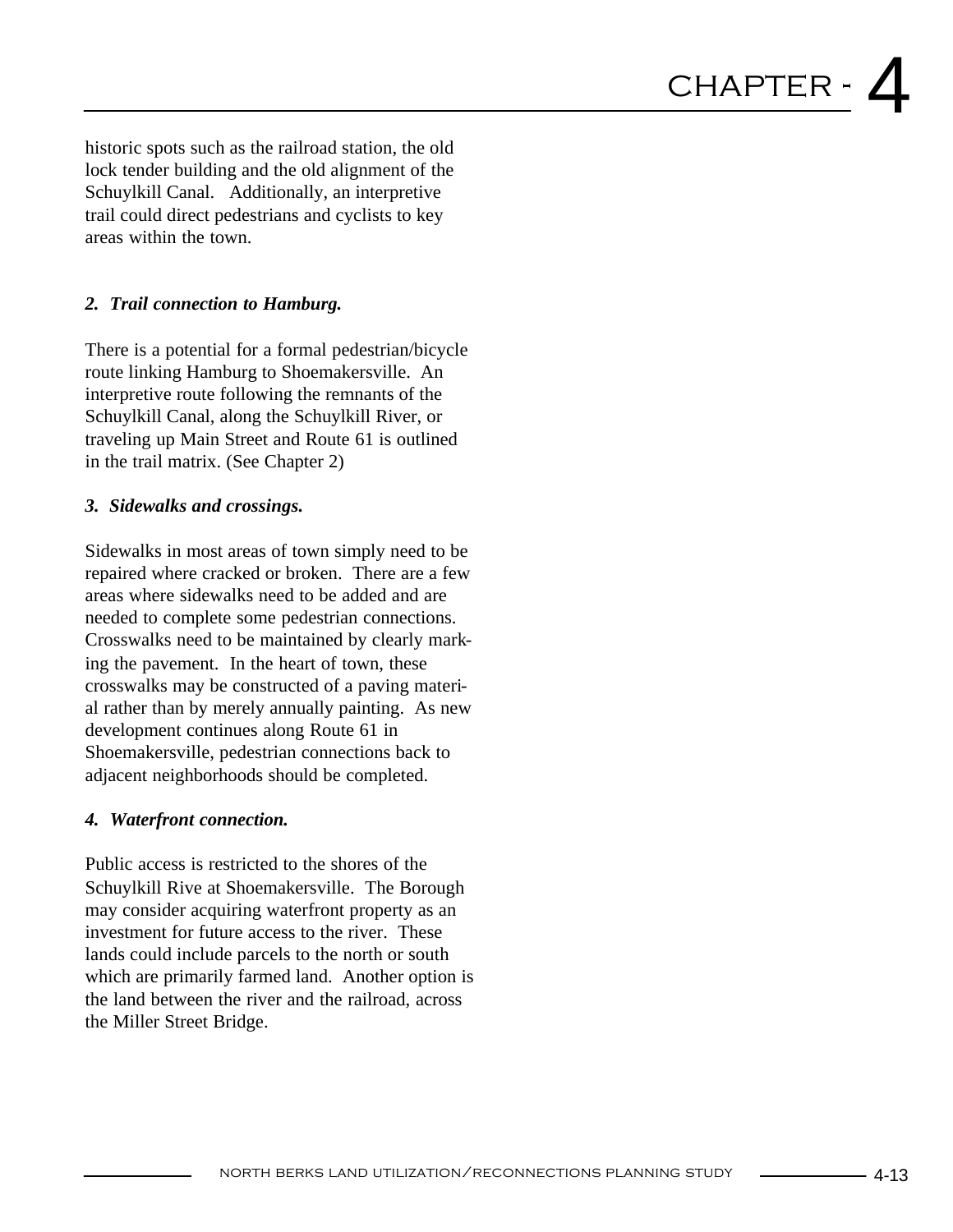# **Shartlesville**

## *Location*

Shartlesville is located near the center of Upper Bern Township in Northern Berks County. State Game Lands number 110, Weiser State Forest and the Appalachian Trail are located about a mile north. Shartlesville is located along Old Route 22 (Hex Highway) which is also the main street passing through town. Mountain Road, located on the western edge of town, is an access road to I-78 and the mountains to the north. This main east/west route borders the town on the north and is the main entrance to the town.

### *History*

Shartlesville was founded in 1765 in honor of a Revolutionary War hero, Colonel Peter Shartle. This small village has a rich history and a majority of the native inhabitants are direct descendants of



**Figure 4.6** A view of Main Street, illustrating the unique character of homes.

the original Pennsylvania Dutch. In fact, many people within the community continue to speak the Dutch dialect. Among the well-kept buildings in town is Haag's Hotel, which has been owned and operated by the same family since the early 1800's.

## *Description*

When approaching Shartlesville from either Old Route 22 or I-78, it is apparent that Shartlesville is surrounded by expansive landscapes of agricultural fields. In the near distance, the Blue Mountains and hilly terrain provide an impressive backdrop. This small town clings to Old Route 22 (called Main Street through town) and is only about one block deep on either side.

Main Street, Shartlesville reminds one of a typical "Main Street America", while still possessing its own unique character. Much like the other towns described in this section, businesses and private residences lie next door to each other. All of the buildings along Main Street have an individual character and are well kept. Many of the buildings are painted bright colors, setting themselves apart from each other. Lining both sides of the street are sidewalks and on-street parking.

### *Analysis*

Main Street (old Route 22) forms the backbone of the Shartlesville. As it parallels I-78, the town closely hugs this road, expanding only a block to the north and south. The Shartlesville Township building, post office, elementary school and firehouse are all located along Main Street. The Friedens Union Church is located just off of Main Street, on Creek Road. The northern terminus of Fourth Street is home to the Shartlesville Community Park. Within this park can be found a baseball field, playground equipment, covered stage, and support facilities. Located just north of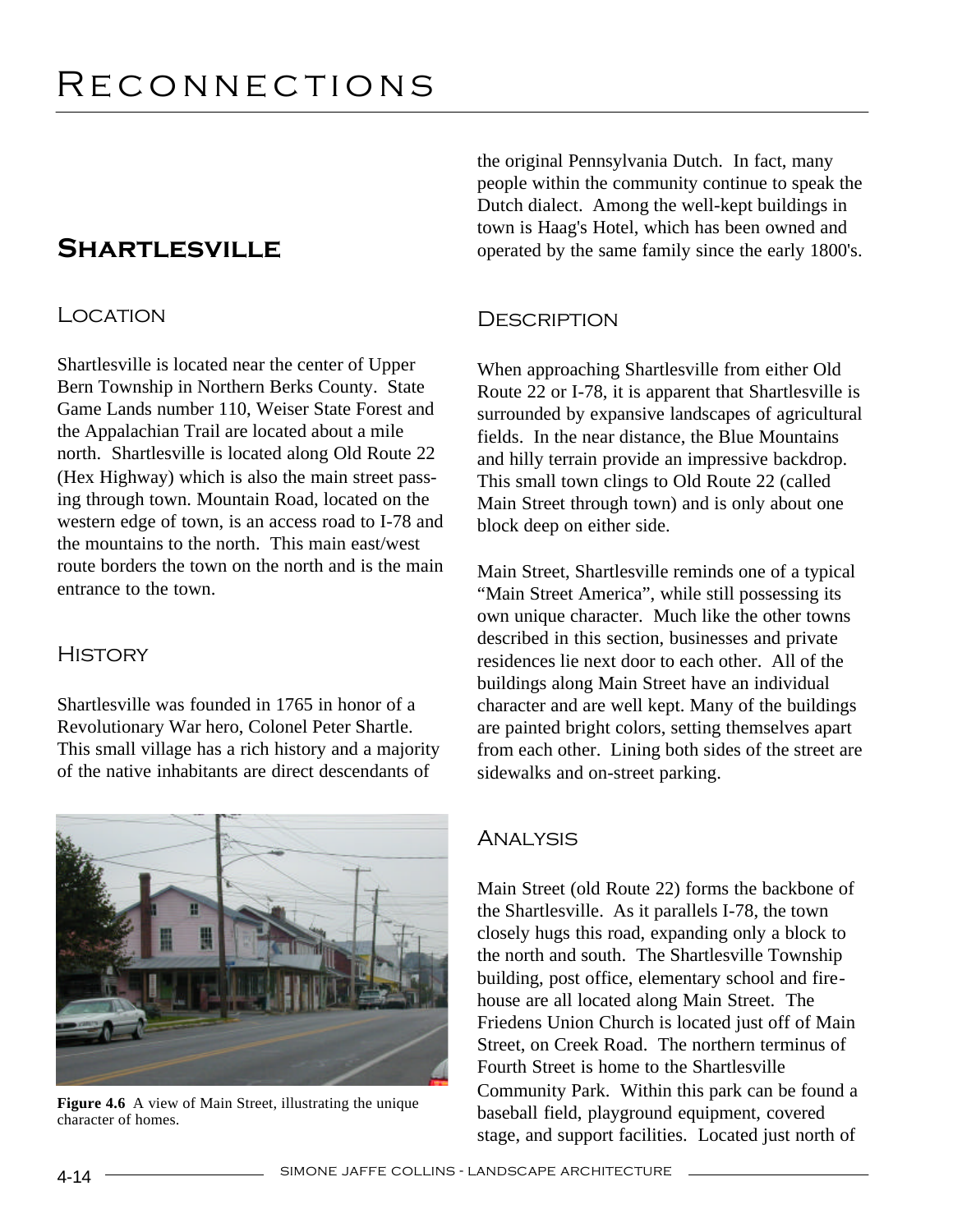

plan of shartlesville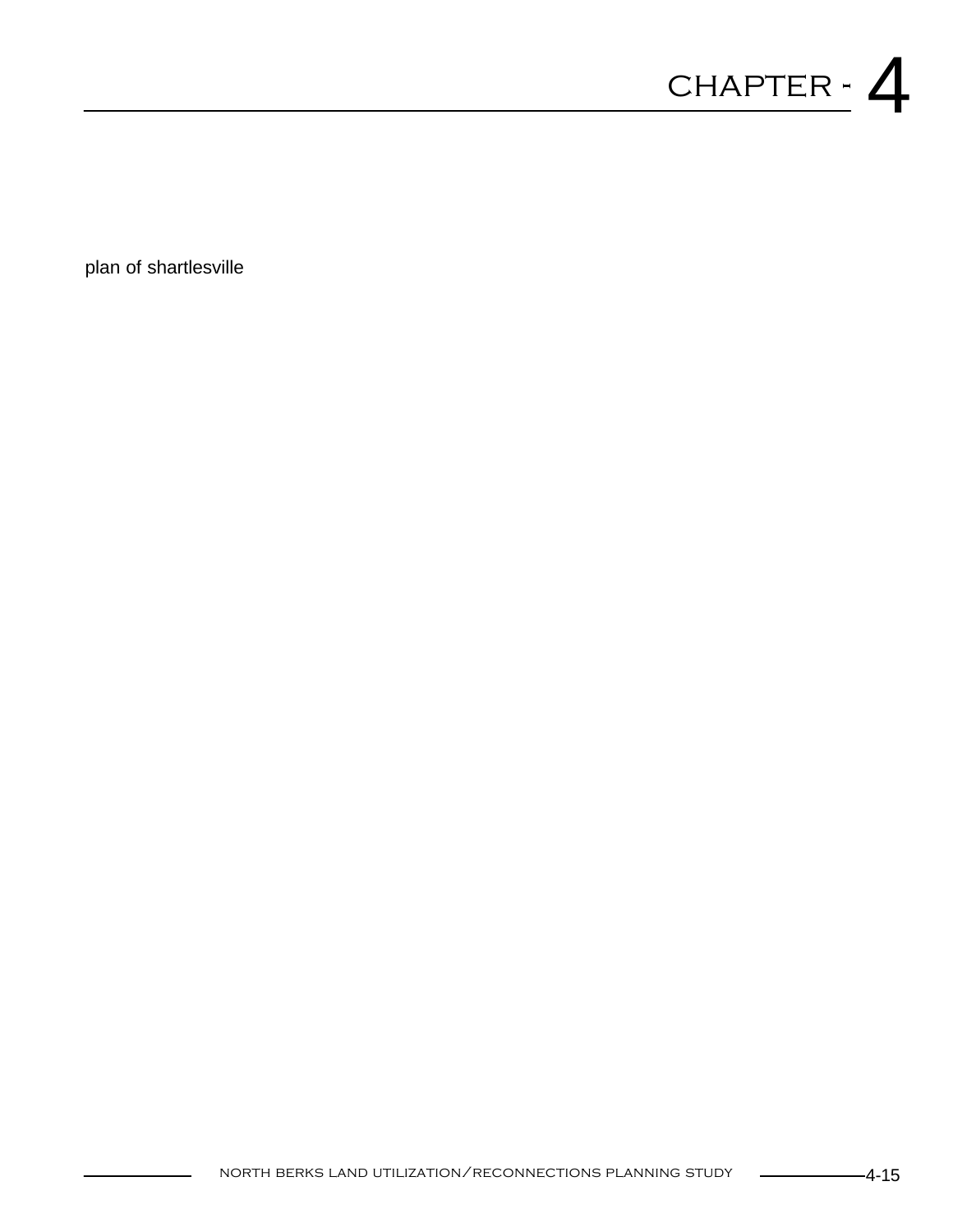Main Street on Third Street, a collection of antique gas station artifacts are restored and well maintained for public view.

Mountain Road, located at the western limit of town, is the main intersection along Main Street. Currently, a dozen or more unique billboards are clustered around the intersection, pointing to various tourist attractions and landmarks. On the western corner, a small wine shop from a local winery has opened, selling its wines and other local crafts. Behind this small shop, is a service access road to a restaurant, hotel, shops and Roadside America. A local farmer's stand, selling fresh fruits and vegetables is located on the eastern side of the intersection. Visible just past the stand is the Shartlesville Hotel with its fluorescent sign and inviting front porch. Located on Mountain Road, north of I-78 is the Dairy Queen restaurant, two service stations, and the developing Shartlesville Industrial Park on this hill beyond. Further up the road are the Appalachian and Mountain Springs campgrounds at the base of the Blue Mountain.

Located on the western outskirts of town is Roadside America. This tourist attraction features a miniature-scaled model representative of the landscapes found throughout the United States. This unique attraction continues to draw travelers and tourists. A Pennsylvania Dutch gift shop, a hotel and a restaurant are also found along this small access road.

### *Findings*

Within the town of Shartlesville, the existing sidewalk configuration provides a narrow, but adequate pedestrian connection. However, there is no sidewalk connection from Main Street to the park. At the intersection of Main Street and Mountain Road, the sidewalks abruptly end. These two intersecting roads bleed into large gravel lots on either side, creating pedestrian and vehicular conflicts. Connections over I-78 to the Dairy Queen and neighboring industrial park do not exist. These areas of recent development have not provided a safe walkable connection.

### *Recommendations*

The town of Shartlesville has a unique character and it is an interesting place for pedestrians and cyclists to visit. There are multiple opportunities for trail users to stop, rest and grab a cold drink. There are existing sidewalks linking stores and hotels.

### *1. Local Interpretive Trail.*

Shartlesville has a rich and interesting history. The installation of an interpretive trail will highlight historic spots such as the Haag's Hotel. Additionally, an interpretive trail could direct pedestrians and cyclists to key attractions and destinations within the town.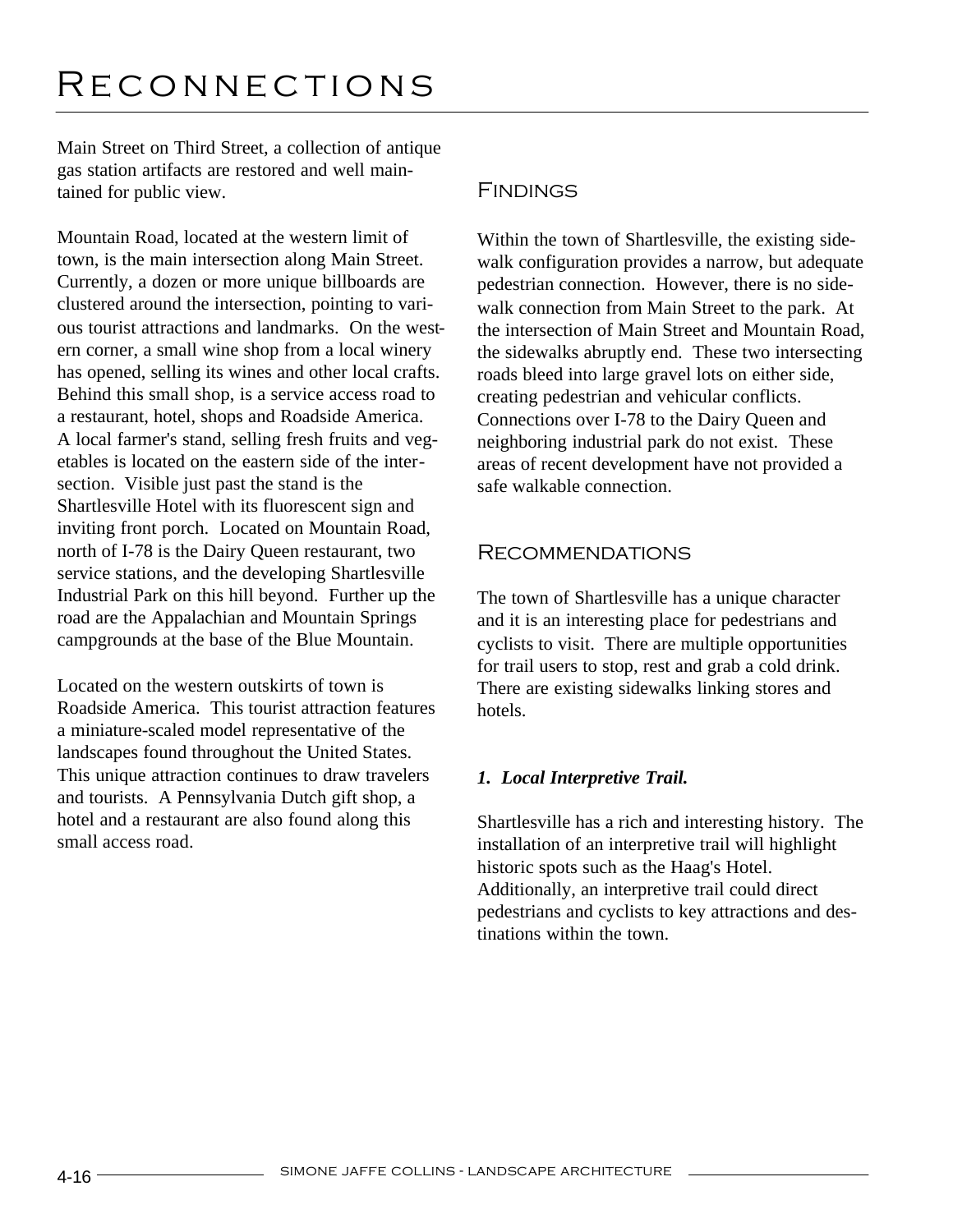*2. Trail connection to Hamburg and Strausstown.* 

There is a potential for a formal pedestrian/bicycle route linking Shartlesville to Hamburg and Strausstown. An interpretive route traveling along the Old Route 22 corridor is outlined in the trail matrix. (See Chapter 2)

#### *3. Signage.*

The need for signage warning motorists of pedestrian and bicycle crossings is necessary.

#### *4. Sidewalks and Crosswalks.*

Sidewalk connections to the village park are important in making this recreational facility safely accessible. Existing walks should continue to be maintained. The addition of pedestrian connections to the west of town to and along Mountain Road should be a priority. Reducing the number of entry points to the fruit stand and winery would improve this intersection and reduce pedestrian and vehicular conflicts. Any improvements to the Mountain Road overpass should include bike lanes and sidewalks. Since Main Street is also Old Route 22, any crosswalks should be clearly marked and well signed.

#### *5. Connection.*

A pedestrian link to Roadside America and the adjacent businesses from town would link these areas and extend the length of visits to this small town.

4

*chapter -*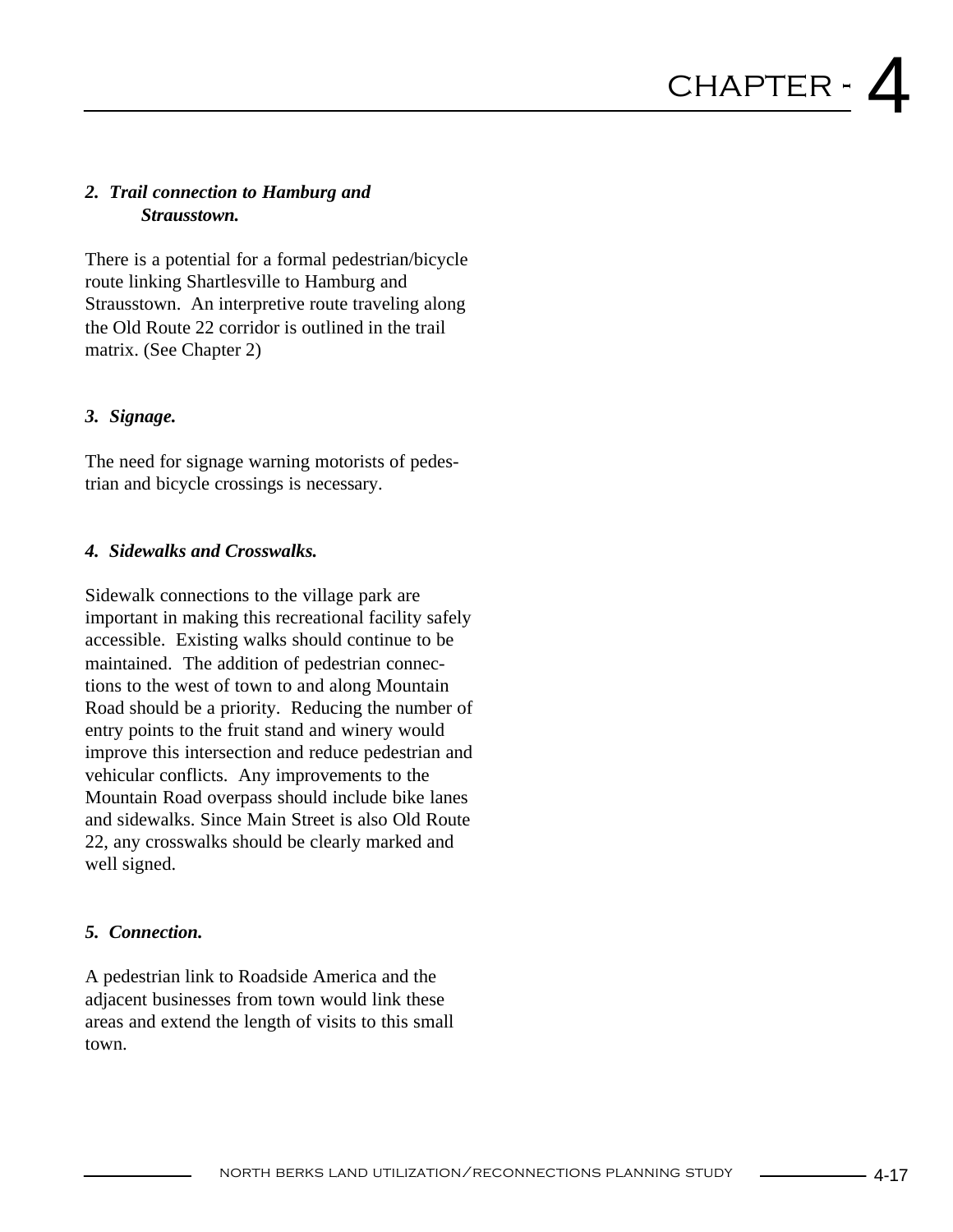# **Strausstown**

### *Location*

Strausstown is the western-most area examined during this study. The Borough of Strausstown is surrounded by Upper Tulpehocken Township and is just south of the I-78 corridor. Eastern Strausstown is bordered by Route 183 (Bernville Road), which provides the main access to I-78 from town. Old Route 22 serves as the backbone of Strausstown and is a two lane road that parallels I-78 east to Shartlesville and Hamburg.

### *History*

Strausstown is named after John Strauss who founded the community and designed the basic street layout. The Borough was incorporated in 1920 from Upper Tulpehocken Township. There are 353 residents in the Borough. The town covers approximately 1.2 square miles.

### *Description*

Strausstown is the smallest of the four towns covered in this study. This community has no intense commercial or business district, and is home to only a few small businesses including a tavern and a bank. When entering Strausstown from the east on Old Route 22, one passes a Texaco Station (visible from Route 183) and then the intersection of East Avenue, the access road to the Strausstown Elementary School.

### *Analysis*

West of East Avenue there are sidewalks and onstreet parking on both sides of the street. Old Route 22 is flanked on either side by private residences in turn-of the century architecture. Telephone lines, power lines and their accompanying utility poles line the street. The Borough Hall is also located on Old Route 22. Strausstown is only about one block deep on either side of Old Route 22.

Intersecting Old Route 22 is Walnut Street where Fire Company Number 1 is located. Across the street is the Post industrial building, the only industrial area in town. Walnut Road leads south to the Tulpehocken Area Junior and Senior High School.

### *Findings*

This community has sidewalks through the town, however there are no pedestrian connections beyond the immediate downtown. The lands adjacent to the intersection of Old Route 22 and State Route 183 is planned to be a new community park. Should this plan come to fruition, pedestrian linkages to town should also be part of park development. The church just east of Route 183 on Old Route 22 likely includes members from town. A safe crossing and connection to the church from town does not exist. At the opposite side of town, connections to the newer homes and small sheep skin shop should be developed.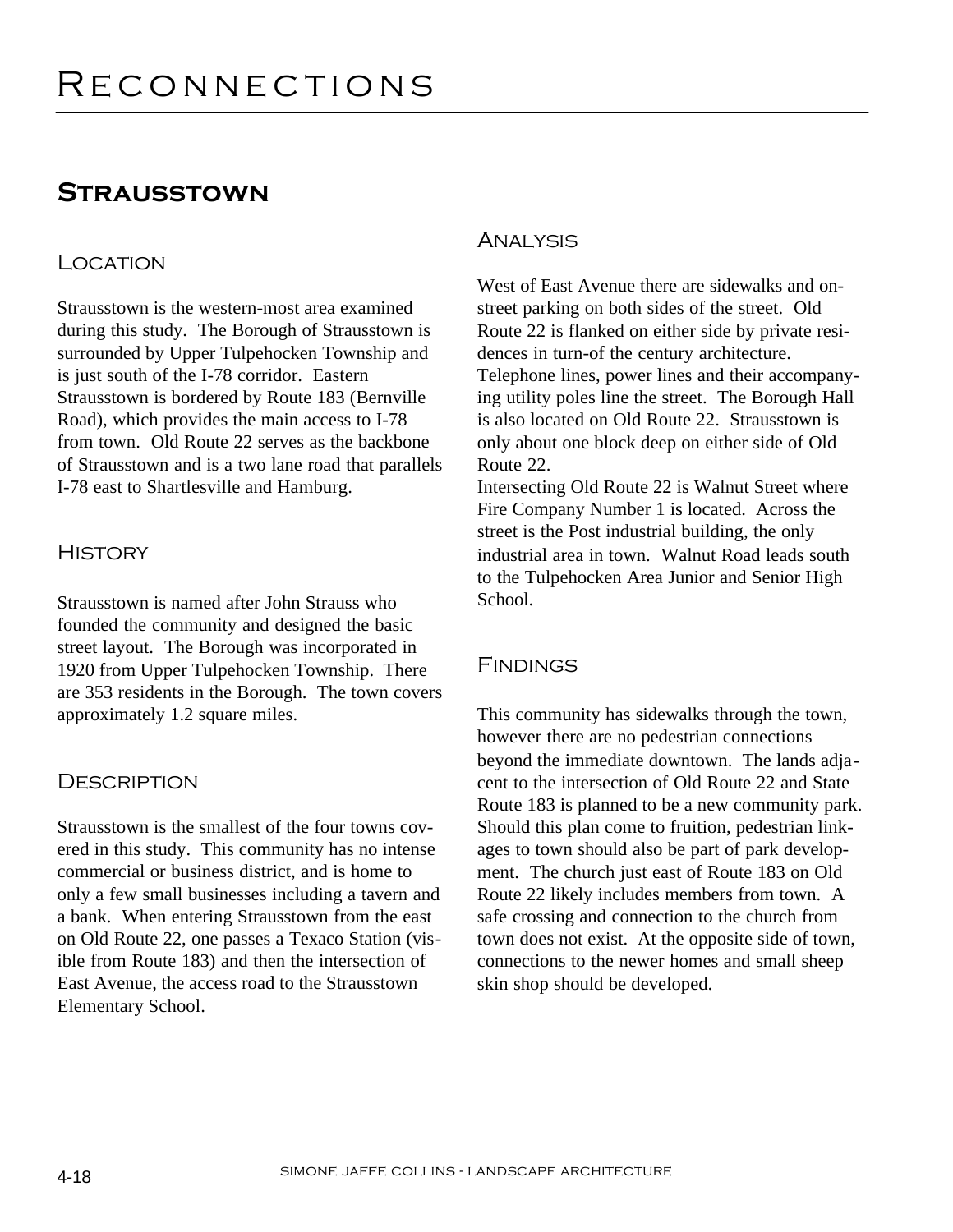# 4 *chapter -*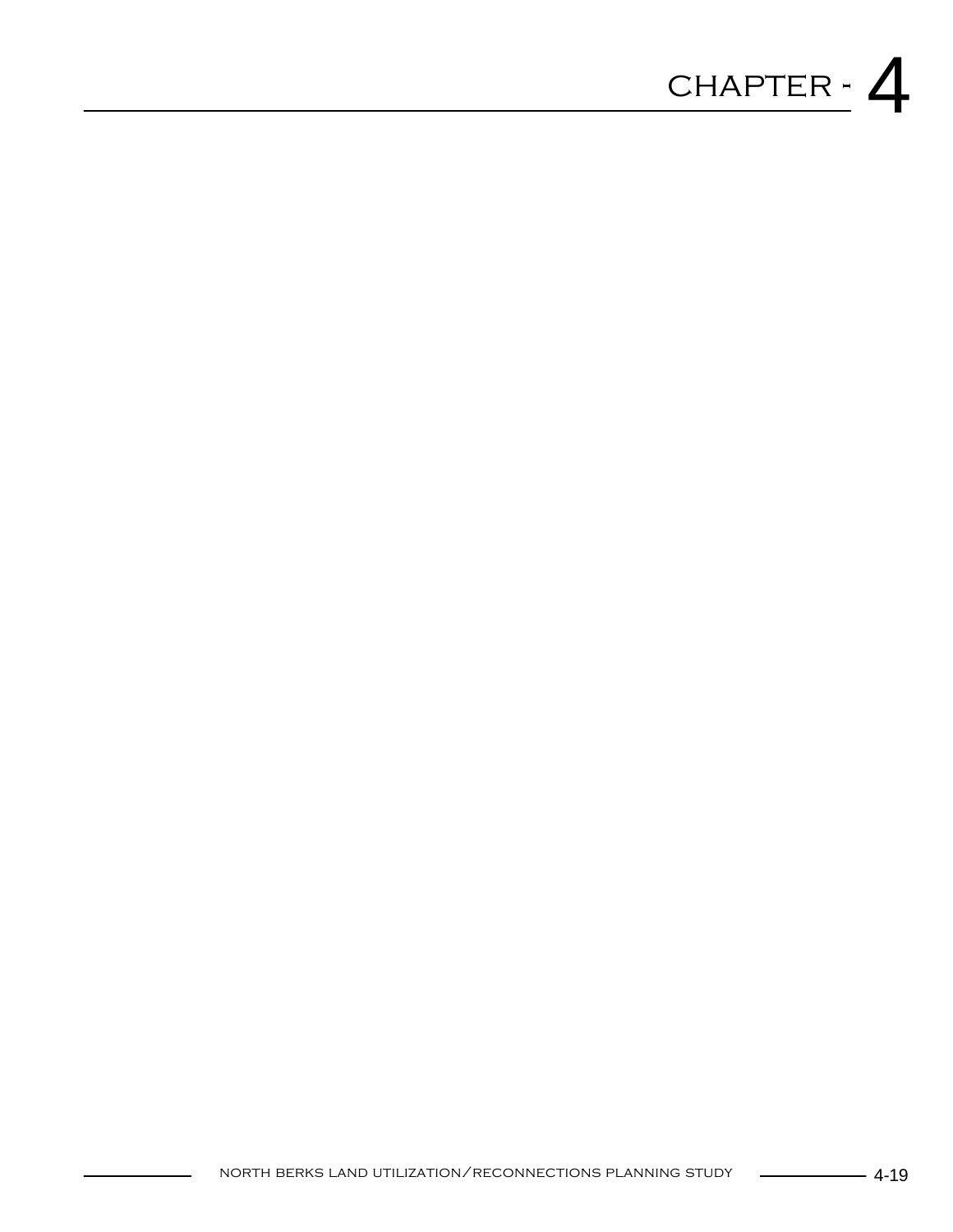### *Recommendations*

### *1. Local Interpretive Trail.*

The installation of an interpretive trail from town that connects to the Old Route 22 network can highlight historic spots and direct pedestrians and cyclists to key areas within the town.

### *2. Trail connection to Shartlesville and Hamburg.*

There is a potential for a formal pedestrian/bicycle route linking Strausstown to Shartlesville and Hamburg. An interpretive route traveling along the Old Route 22 corridor is outlined in the trail matrix. (See Chapter 2)

### *3. Signage.*

The need for signage warning motorists of the existence of a trail and indicating pedestrian and bicycle crossings is necessary.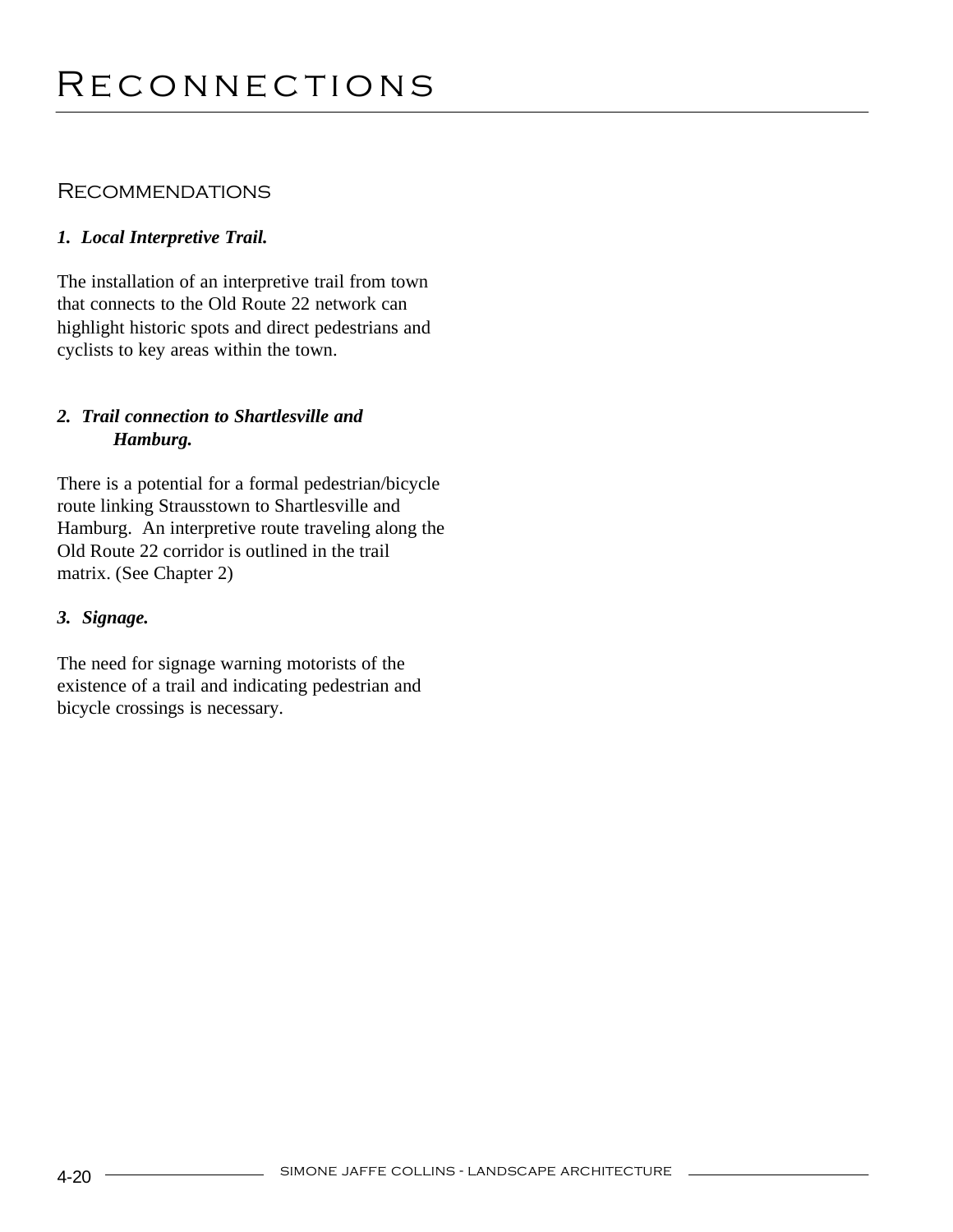# **Implementation**

### *Recommended Actions*

The recommendations for each community are similar. The connection to the Schuylkill River trail in Hamburg and Shoemakersville and the Old Route 22 Hex Highway touring route in Shartlesville and Strausstown are important to strengthening regional identity.

Strengthening pedestrian connections within each town is important. Repairs to existing walks, reestablishing crosswalks and adding new sidewalks will greatly improve the safety and walk-ability of each town. Connections from residential neighborhoods to schools, parks and commercial and public resources should be on the top priority, since these are more commonly used by children. Creative yet simple additions to the pavement can be used to tell either a story about the town or point out significant features, sites, or routes. There is the potential to implement some type of medallion into the sidewalks in front of stores and other significant features. These medallions could resemble a horseshoe or some type of historic element that reflects the town's history. Businesses and the local government could purchase these medallions and install them into the sidewalks.

Crosswalks are one of the most critical elements, as this is the point where the pedestrian comes in direct potential conflict with vehicles. Clearly designating the crosswalk on the pavement can be accomplished a number of ways. Painting a walk across the asphalt is a common and low cost option. This does require regular maintenance and annual or semi-annual repainting. The delineation of the walk through a change in material is a more long term solution, with a higher initial construction cost, but a lower annual maintenance cost. Concrete, unit pavers, bricks, cobbles and other

materials can be used to delineate the pedestrian crossing area. In addition to the crosswalk, signage should be incorporated, especially if no overhead traffic signals are present and use of the crosswalk is high.

*chapter -*

4

In areas where on-street parking exists, the sidewalk at the crosswalk should be extended into the street, narrowing the distance from curb to curb and removing parked cars immediately adjacent the intersection. The extended walk also provides for small pedestrian spaces to accommodate some site amenities such as benches, trash receptacles, information signs or community bulletin boards and vegetation.

Signage should be used conservatively at key locations. Too many signs will only add confusion and an undesirable clutter, taking away from store front signs and billboards. Marking an historic walking tour, pointing to civic buildings or parks, or identifying an important site or structure could be done with signage. These signs should be uniform in color, size and style, creating a vocabulary identifiable to that particular town. Again these signs should be kept to a minimum, as residents already know where to go. These signs are simply to inform visitors about unique aspects of each town.

The unique character of the four villages mentioned in this chapter needs to be preserved. Reestablishing and strengthening the pedestrian connections in each location will help to make each village a more attractive place to live and work will assist in each town's vitality, preservation and "livability".